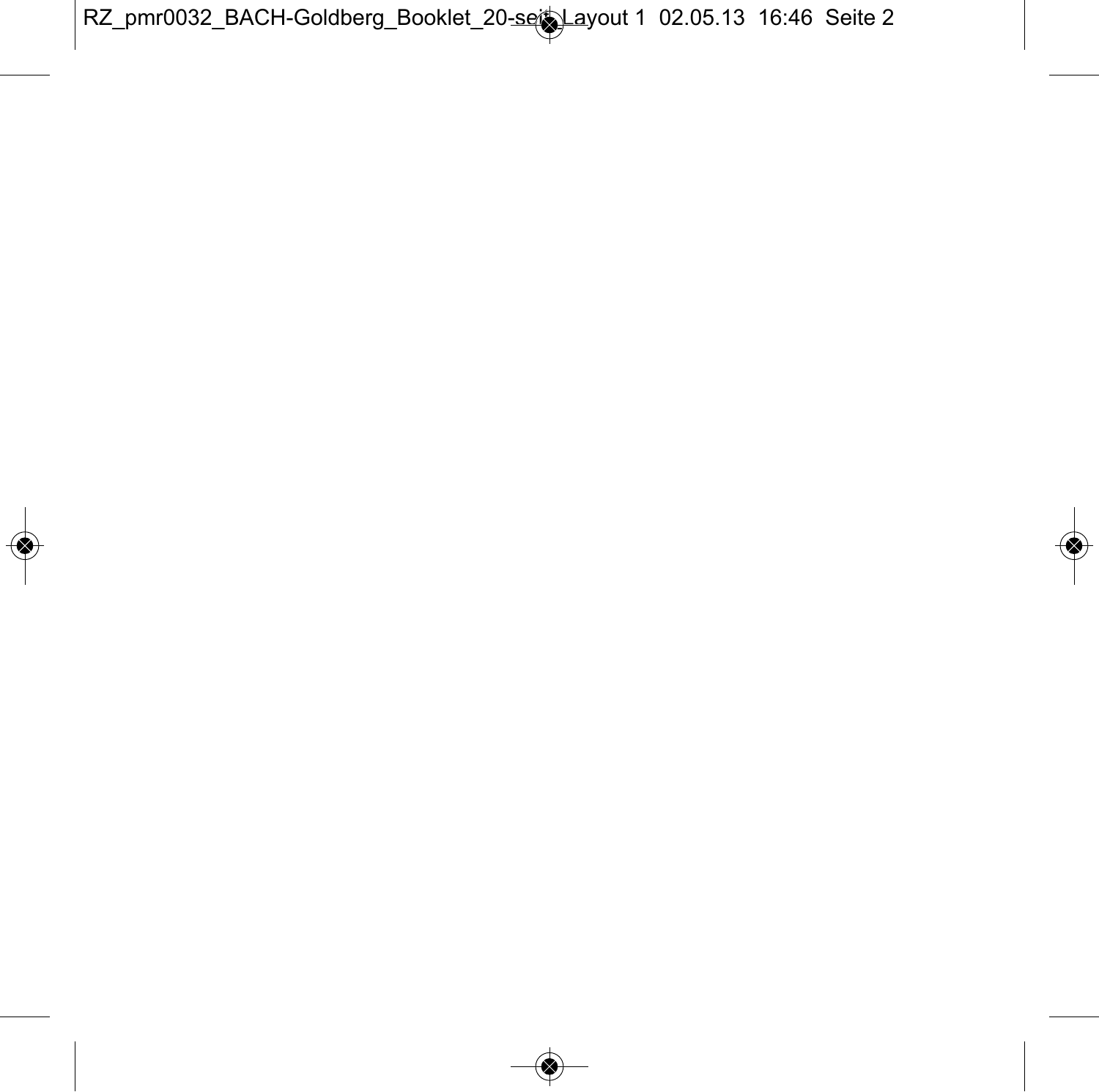**johann sebastian bach goldberg variations** michael tsalka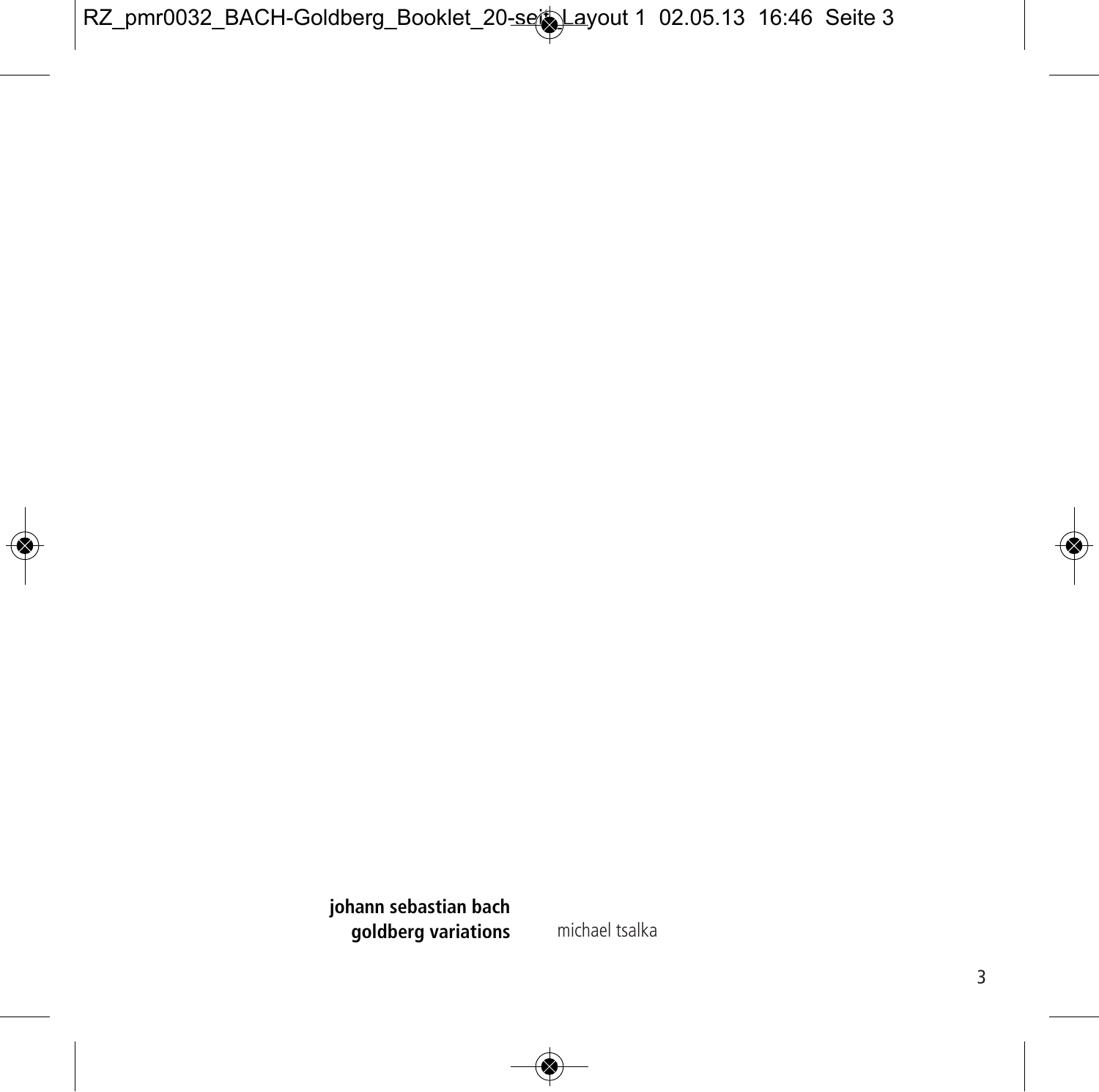## **Johann Sebastian Bach (1685–1750)**

Aria mit verschiedenen Veränderungen BWV 988 ("Goldberg Variations")

01 Aria (02:38)<br>02:38 02:39 02:39 02:39 02:47 02 Variatio 1 a 1 Clav. 02:17<br>03 Variatio 2 a 1 Clav. 02:57 03 Variatio 2 a 1 Clav. 01:57<br>04 Variatio 3 Canone all'Unisono a 1 Clav 01:38 04 Variatio 3. Canone all' Unisono a 1 Clav. 01:38<br>05 Variatio 4 a 1 Clav. 01:13 05 Variatio  $4 \times 1$  Clay 06 Variatio 5 a 1 ô vero 2 Clav. 01:03<br>07 Variatio 6 Canone alla Seconda a 1 Clav 01:16 07 Variatio 6. Canone alla Seconda a 1 Clav. 08 Variatio 7 a 1 ô vero 2 Clav. Al tempo di Giga02:06 09 Variatio 8 a 2 Clav.  $\frac{01:01}{0.01:01}$ 10 Variatio 9. Canone alla Terza a 1 Clav. 11 Variatio 10. Fugetta a 1 Clay. 01:01 12 Variatio 11 a 2 Clav.<br>13 Variatio 12 Canone alla Quarta a 1 Clav 03:06 13 Variatio 12. Canone alla Quarta a 1 Clav.  $0.3:06$ <br>14 Variatio 13 a 2 Clav 14 Variatio 13 a 2 Clav. 15 Variatio 14 a 2 Clav. 02:39 16 Variatio 15. Canone alla Quinta a 1 Clav. Andante 04:23<br>Variatio 16 Quiverture a 1 Clav 03:15 17 Variatio 16. Ouverture a 1 Clav.

|     | 18 Variatio 17 a 2 Clay.                      | 01:12 |
|-----|-----------------------------------------------|-------|
|     | 19 Variatio 18. Canone alla Sexta a 1 Clav.   | 01:10 |
|     | 20 Variatio 19 a 1 Clav.                      | 01:15 |
|     | 21 Variatio 20 a 2 Clav.                      | 01:22 |
|     | 22 Variatio 21. Canone alla Settima a 1 Clay. | 03:17 |
|     | 23 Variatio 22 a 1 Clay, Alla breve           | 00:44 |
|     | 24 Variatio 23 a 2 Clav.                      | 01:56 |
|     | 25 Variatio 24. Canone all'Ottava a 1 Clav.   | 03:43 |
|     | 26 Variatio 25 a 2 Clav. Adagio               | 06.23 |
|     | 27 Variatio 26 a 2 Clav.                      | 01:31 |
|     | 28 Variatio 27, Canone alla Nona a 2 Clav.    | 01:15 |
|     | 29 Variatio 28 a 2 Clav.                      | 00:44 |
|     | 30 Variatio 29 a 1 ô vero 2 Clay.             | 02:05 |
| 31  | Variatio 30. Ouodlibet a 1 Clav.              | 01:06 |
| 32. | Aria                                          | 03:41 |
|     |                                               |       |

total time: 1:07:07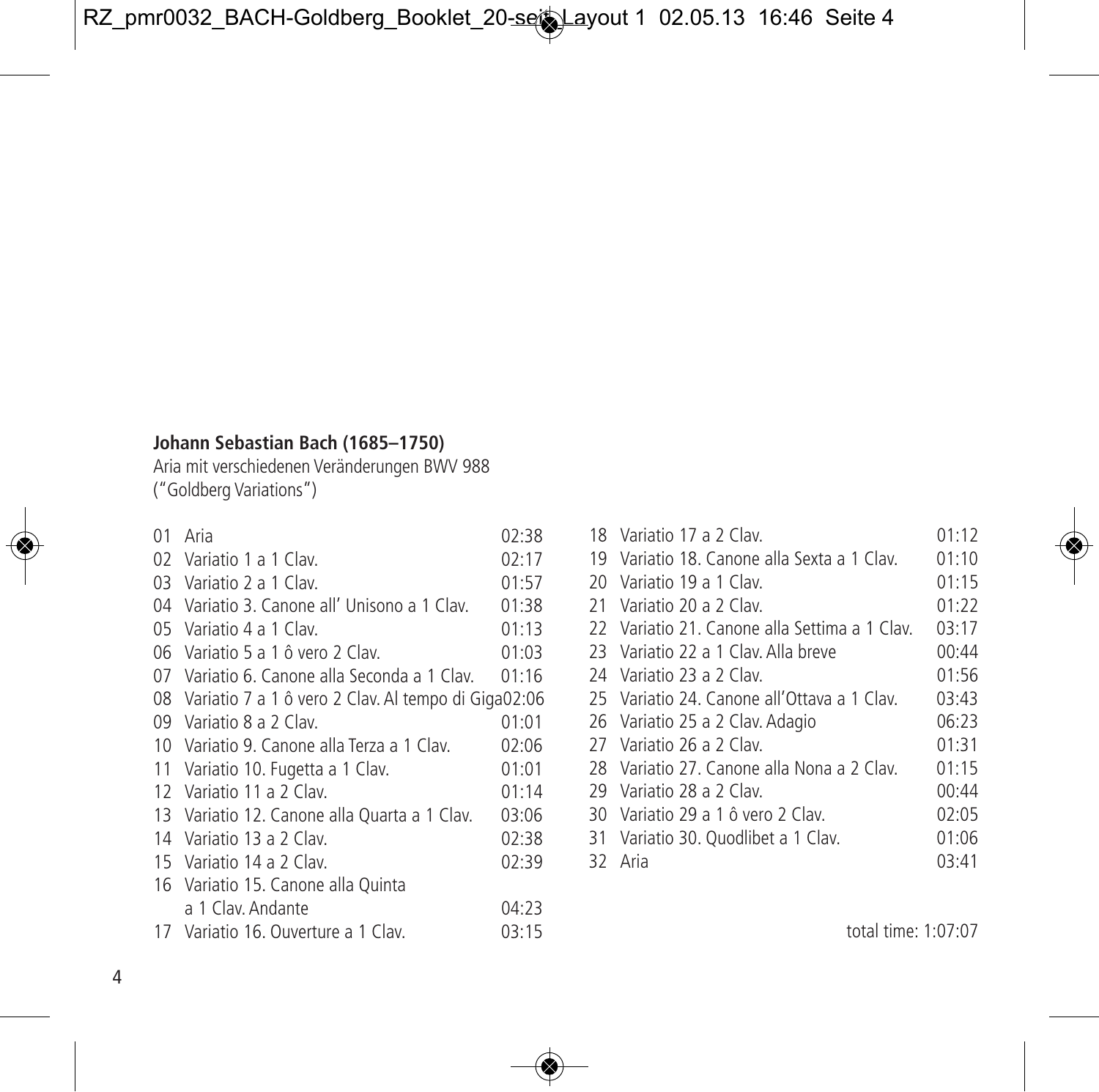**Michael Tsalka** (two clavichords by Sebastian Niebler)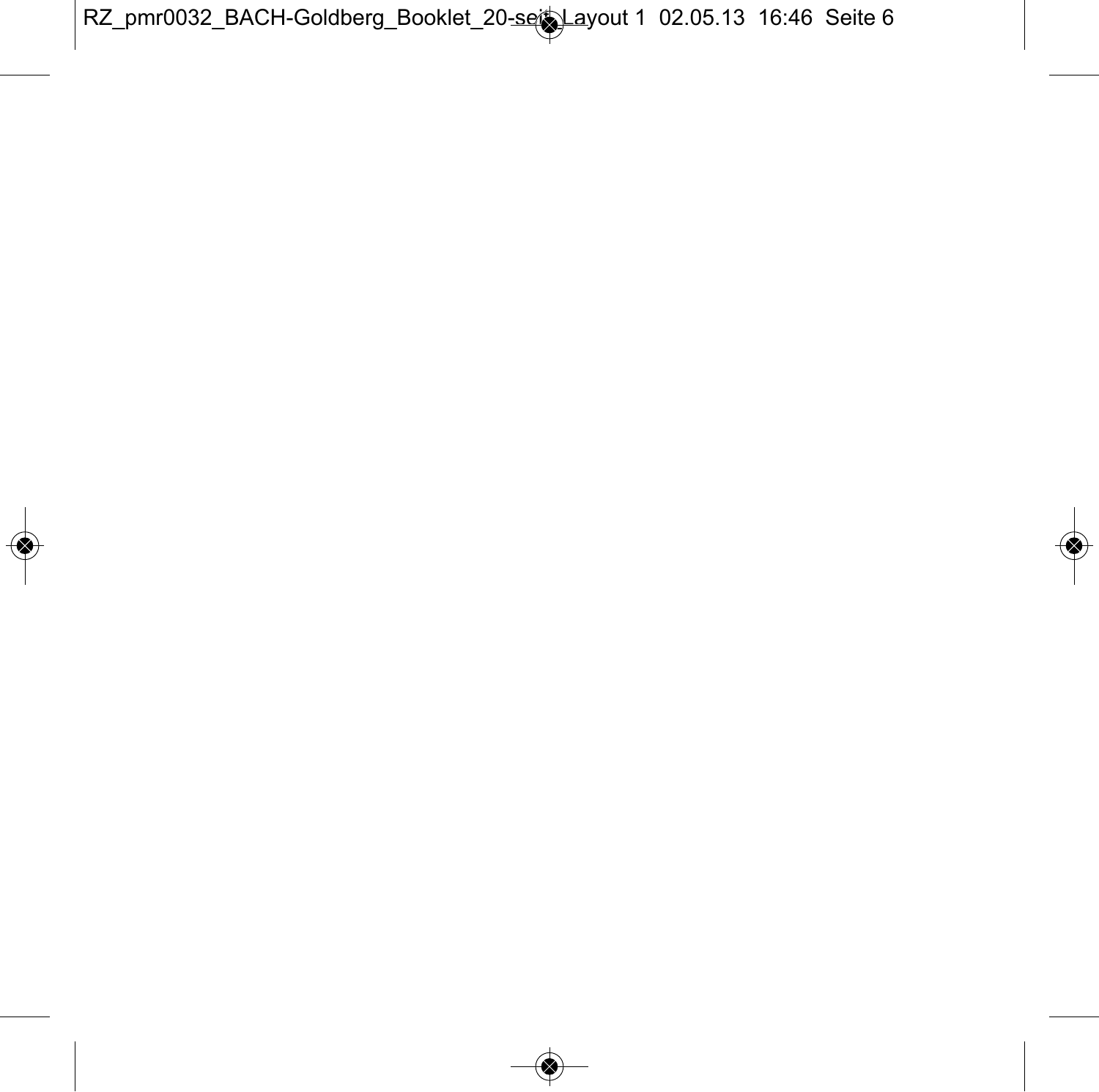I have been working on the "Goldberg Variations" for several years and have had the pleasure of performing them on a variety of instruments including the harpsichord, chamber organ, clavichord, square piano, fortepiano and modern piano. This is the first recording of the "Goldberg Variations" on two clavichords standing side by side.

For this recording, I chose two instruments built by Sebastian Niebler: a clavichord with a lyrical timbre, based on a 1796 instrument by Johann Christoph Georg Schiedmayer (now housed at the Boston Museum of Fine Arts) and a more robust instrument based on South German and Swedish models from the late 18th century (ie clavichords by Christian Gottlob Hubert, Jacob Specken and Johann Christoph Georg Schiedmayer). Some listeners might wonder if I had a system of assigning specific variations to each instrument. This was not the case; quite a few decisions were taken in the spur of the

moment, an intuitive response to the technical and expressive requirements found in each variation.

My interpretation of the "Goldberg Variations" is a bow to the spirit of improvisation, freedom and unbound imagination, which shines through the music of JS Bach and his contemporaries. There is of course excellent scholarly writing dedicated to the genesis, reception and performance practices associated with the "Goldberg Variations", which would be impossible to recapitulate in this brief booklet. I remit the curious listener to this illuminating literature – particularly to the monographs by Peter Williams and Christoph Wolff. One should always remember, however, that performances of a score are perhaps the most revealing and exciting vehicles to understand the multi-layered complexity of the "Goldberg Variations".

Michael Tsalka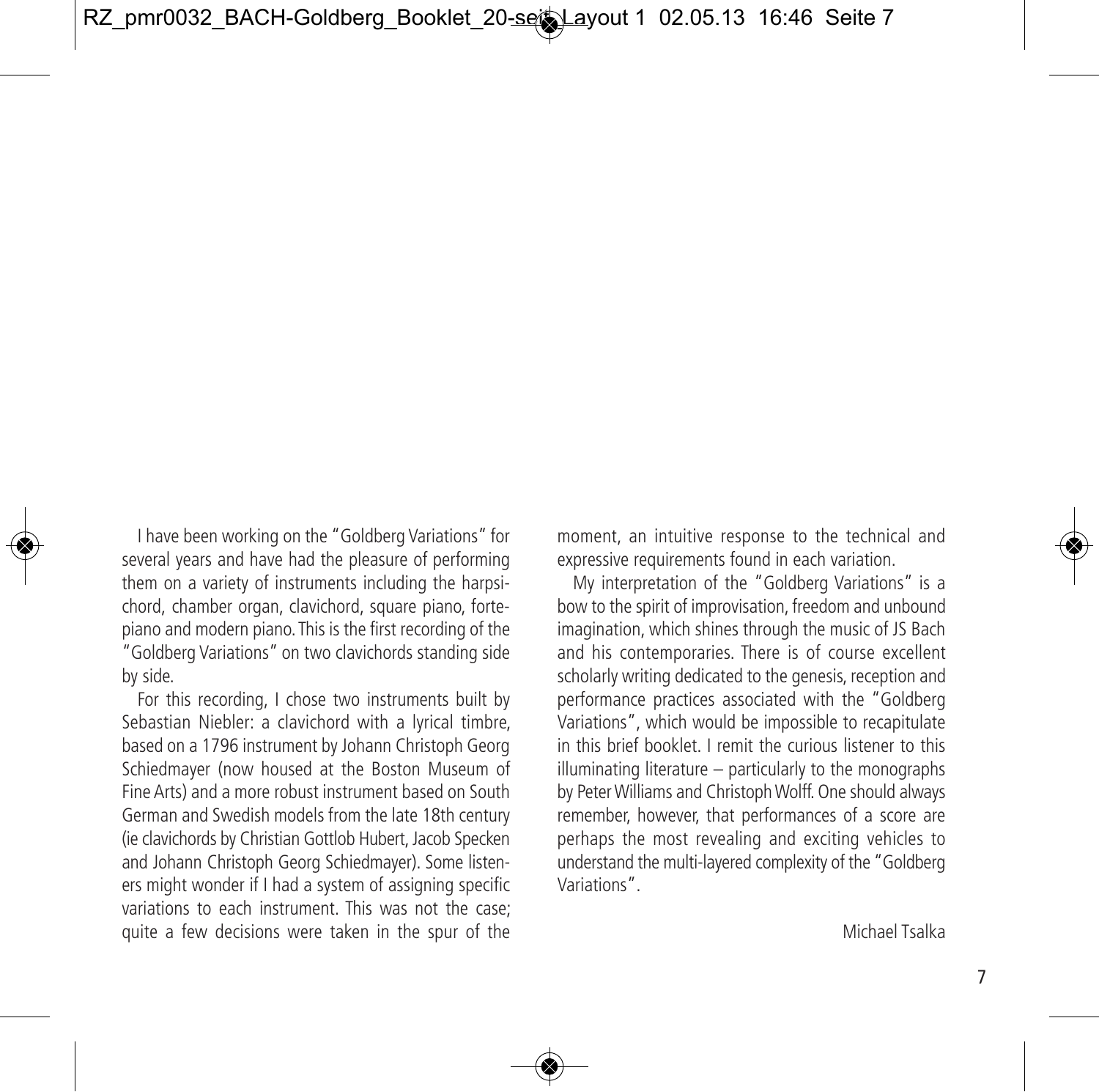## **Rethinking the Goldbergs**

For a keyboard player, performing the Goldberg Variations is akin to scaling Mt. Everest. The considerable work involved is rewarded many times over in exhilaration and transcendence. Its sheer beauty and inventiveness are immediate. Modern harpsichord audiences have reveled in its glories since Wanda Landowska first performed it on that instrument in 1933. It is therefore no surprise that a recent search for the Goldbergs in a popular online catalog yielded almost 500 recordings. Of these many are performed on piano and harpsichord, but there are a few creative transcriptions, including marimba and string trio.

We keyboard players tend to worship this work, which while absolutely justified, may have blinded us to some of the more down-to-earth realities of its origins: the divinely simple aria that inspired the variations initially appeared in the notebook of Bach's second wife, Anna Magdalena, along with other little pieces that would have been played and enjoyed in the Bach family living room. Imagine Anna Magdalena sitting down at her clavichord after a particularly delicious family dinner, flipping through her "notebook" and choosing some of her favorites …

Well, that is what we did. Working with Michael Tsalka as he completed his doctoral studies in keyboard some years ago at Temple University's Boyer College of Music proved a thoroughly rewarding journey for this harpsichord instructor, as we discussed and reimagined this wonderful work over a period of several years. Over time we hatched the idea of opening his first performance of the Goldbergs with a few of Anna Magdalena's small pieces, in honor of the "Hausmusik" spirit they recall.

The transition from the Aria to the first variation is a splendid moment, as the window opens onto an entirely new aesthetic world, that of the infinite craftsmanship and creativity of the variations. The descending bass and chord progression upon which the entire work is built are hardly original; it was a popular foundation for improvisation, and works were composed on this same bass by Handel, Purcell, D'Anglebert and many others. The bass is of course a constant. But Bach, thoroughly fluent in every musical genre of his time, bequeathed each variation a special flavor – Gigue, Pastorale, French Ouverture, Toccata – each and every variation is an unspoken representative of Bach's musical life and times.

Bach's son, Carl Philipp Emanuel, advised that players use all the keyboard instruments of the time to fullest advantage. A special musical experiment of Michael's aforementioned Boyer College performance was the employment of a portative organ for the canons that occur every third variation, on increasingly larger intervals. Counterpoint, sustained passages and suspensions were thus beautifully highlighted that evening, and the best qualities of harpsichord and organ were exploited. It was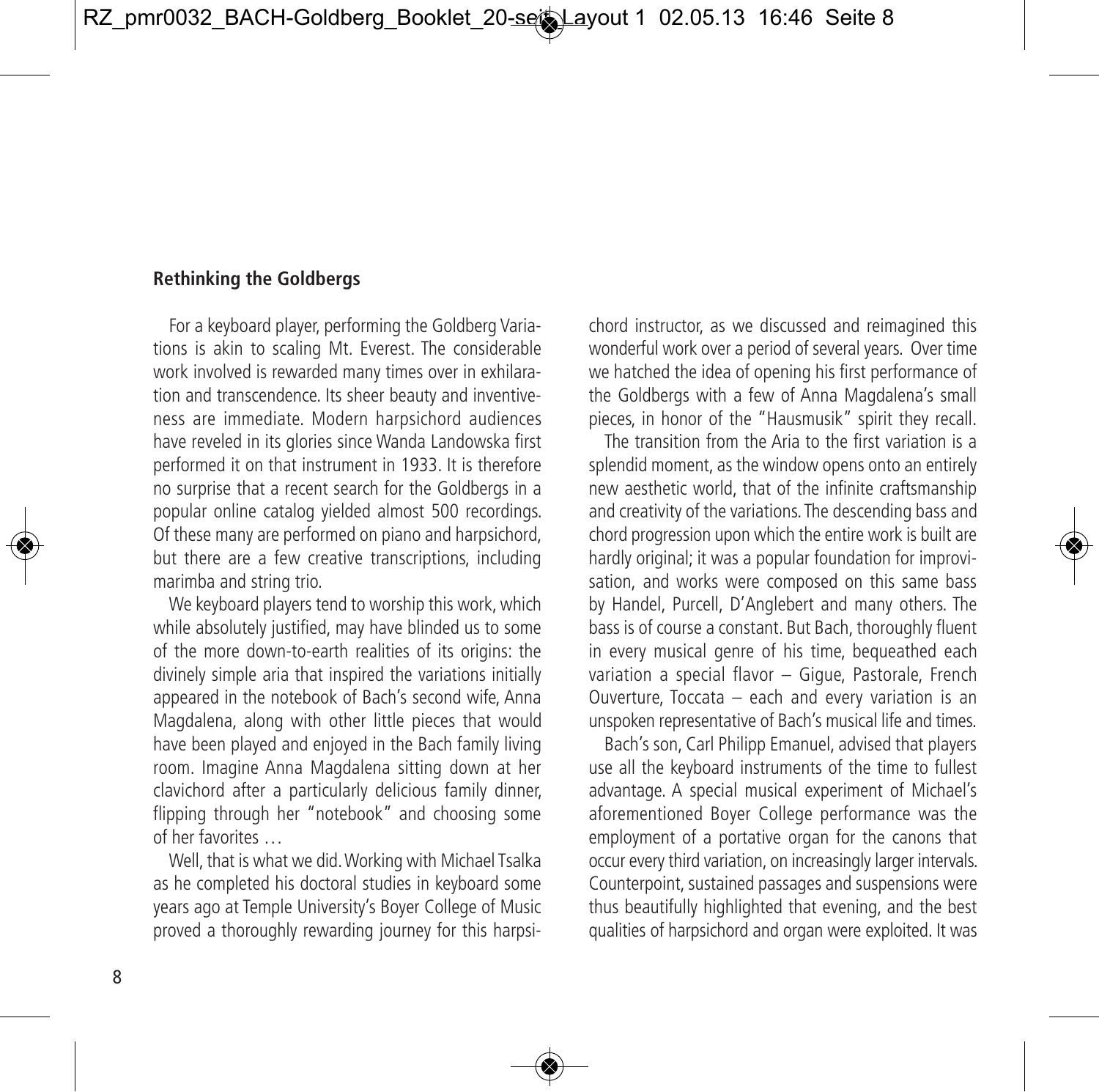therefore with delight that I heard Michael's present recording, which alternates between two beautiful clavichords, with all the sweetness, expressivity and spirited extemporizing they evoke.

Almost forty years ago, the Bach scholar Christoph Wolff documented one of the most significant musicological milestones to occur during my lifetime: the discovery of the composer's own personal copy, which contained some surprising additional markings. In just one example, Variation 7, which might have appeared to be a lilting siciliano, instead received Bach's own marking: "al tempo di Giga," indicating a much livelier treatment. Bach himself apparently continued to rethink his own masterpiece throughout his life.

Michael Tsalka, as a creative interpreter, continues the tradition of rethinking the Goldberg Variations. As the mountain-climber plants a flag upon reaching the summit, Michael Tsalka has placed his personal stamp on this timeless work.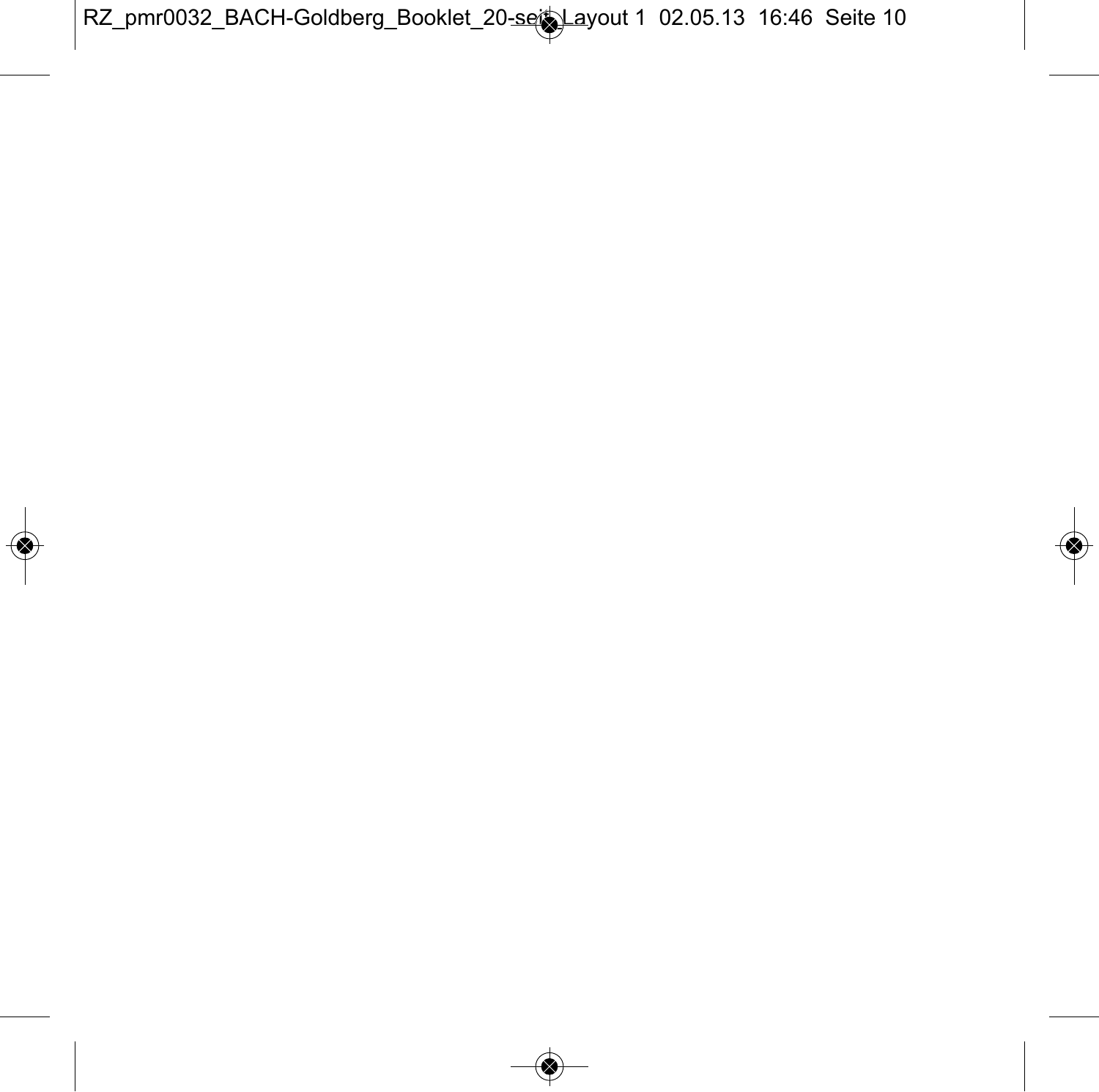Keyboard performer **Michael Tsalka** has won numerous prizes and awards throughout his career. A versatile musician, he performs solo and chamber music repertoire from the early Baroque to the contemporary on the modern piano, harpsichord, fortepiano, clavichord, square piano and chamber organ. Michael Tsalka performs throughout Europe, the USA, Canada, Asia, Russia and Latin America.

Recent engagements include performances for the Boston Early Music Festival, the Forbidden City Concert Hall in Beijing, the Bellas Artes Theater in Mexico City, the Hermitage Festival in St Petersburg as well as interviews and live performances for radio stations in Hong Kong, Chicago, Buenos Aires, Berlin, Amsterdam and Jerusalem. Tsalka often presents master-classes and lectures around the world. He was a faculty member at the Esther Boyer College of Music (Temple University) and the Escuela Superior de Musica, National Center for the Arts in Mexico City. Currently, he teaches early keyboards at Lilla Akademien in Stockholm and is a visiting professor at Celaya Conservatory in Guanajuato, Mexico.

Dr Tsalka was born in Tel-Aviv, Israel. After obtaining a bachelor's degree from Tel-Aviv University, he continued studies in Germany and Italy. In 2001, he received a piano solo diploma from the Scuola Superiore Internazionale del Trio di Trieste. From 2002 to 2008, he resided in Philadelphia and studied at Temple University, fortepiano and chamber music with Lambert Orkis, modern piano with Harvey Wedeen, and harpsichord, clavichord and chamber organ with Joyce Lindorff. Tsalka holds three degrees from that institution: a master's degree in chamber music/accompanying, a master's degree in harpsichord performance and a doctorate in piano performance.

Recording projects include CDs dedicated to keyboard works by Johann Baptist Vanhal, Ferdinand Ries, Johannes Brahms, and Viktor Ullmann. Tsalka is currently preparing a critical edition of D G Türk's 30 keyboard sonatas for Artaria Editions in New Zealand.

www.michaeltsalka.com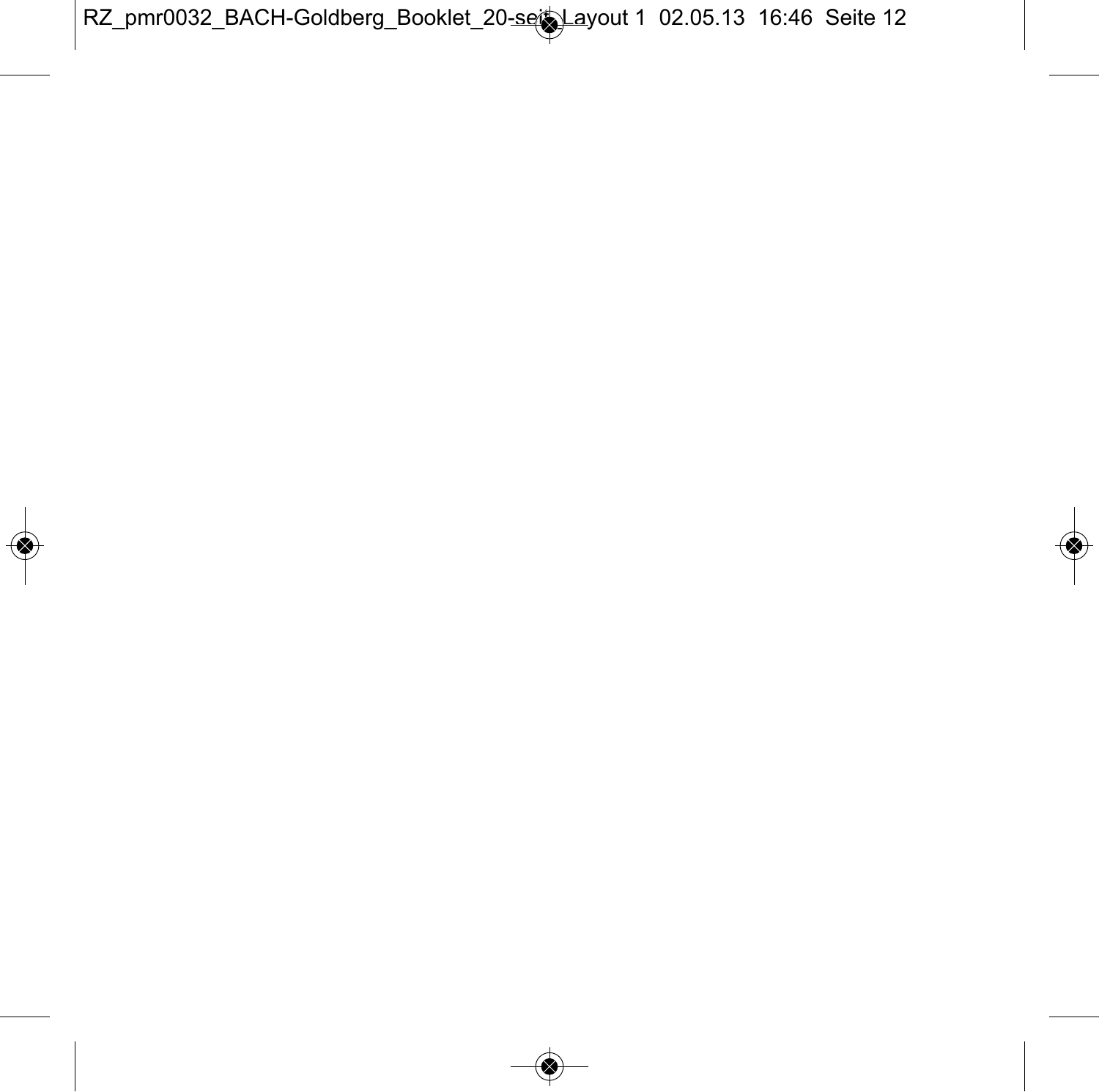Ich habe mich mit den "Goldberg-Variationen" viele Jahre beschäftigt und hatte das Vergnügen, sie auf allen möglichen Instrumenten im Konzert zu spielen, darunter Cembalo, Orgelpositiv, Clavichord, Tafelklavier, Hammerklavier und natürlich moderne Konzertflügel. Die vorliegende Aufnahme ist die erste auf zwei Clavichorden, die nebeneinander stehen.

Für die Aufnahme habe ich zwei Instrumente von Sebastian Niebler ausgewählt: Ein Clavichord mit besonders lyrischem Timbre nach einem Original von Johann Christoph Georg Schiedmayer aus dem Jahre 1796 (das jetzt im Boston Museum of Fine Arts steht) und ein zweites, etwas robuster klingendes Instrument, das süddeutschen und schwedischen Modellen aus dem späten 18. Jahrhundert (wie etwa Clavichorden von Chistian Gottlob Hubert, Jacob Specken und Johann Christoph Georg Schiedmayer) nachempfunden ist. Der geneigte Zuhörer mag sich fragen, nach welchem Prinzip ich die Variationen welchem Instrument zugeschrieben habe: Es gibt kein Prinzip; die meisten Entscheidungen fielen aus der Laune des Augenblicks, intuitiv den technischen

und musikalischen Anforderungen jeder Variation Ausdruck gebend.

Meine Interpretation der "Goldberg-Variationen" ist eine Verbeugung vor der Improvisationskunst, der musikalischen Freiheit und ungezügelten Vorstellungskraft, die aus der Musik von J.S. Bach und seinen Zeitgenossen strahlt. Natürlich gibt es hervorragende wissenschaftliche Abhandlungen über die Entstehungsgeschichte, die Rezeption und die Aufführungspraxis der "Goldberg-Variationen", die man in der Kürze eines solchen Booklets nicht widergeben kann. Ich würde den neugierigen Hörer gerne auf diese erhellende Literatur verweisen, besonders auf die Monografien von Peter Williams und Christoph Wolff.

Nichtsdestoweniger sollte man aber immer vor Augen haben, dass die aufregendste und erkenntnisreichste Art, die Goldberg-Variationen" zu erkunden und ihre vielschichtige Komplexität zu verstehen doch immer die Aufführung bleibt.

Michael Tsalka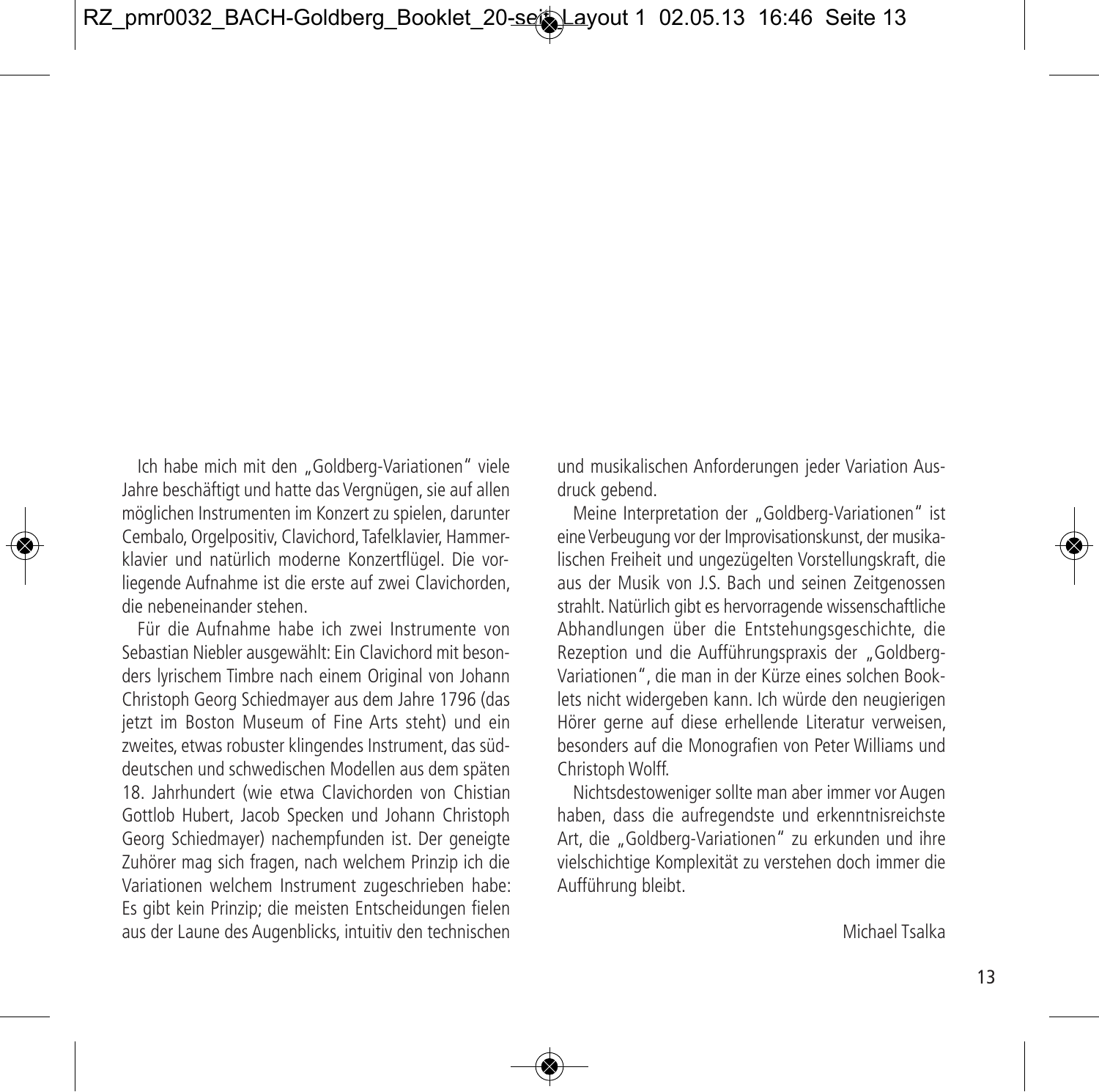## **Goldberg neu gedacht**

Für einen Tasteninstrumentspieler ist eine Aufführung der Goldberg-Variationen vergleichbar mit einer Besteigung des Mount Everest, wobei man für die immense Arbeit, die in die Vorbereitung fließt um ein Vielfaches belohnt wird: ihre Schönheit und ihr Einfallsreichtum sind unvergleichlich. Das Publikum von Cembalokonzerten ist seit Wanda Landowskas erster Aufführung auf diesem Instrument 1933 begeistert, und es ist überhaupt nicht verwunderlich, dass eine Suche in einem der großen Online-Kataloge neulich fast 500 Aufnahmen auswies. Die meisten davon sind natürlich auf modernem Klavier oder auf dem Cembalo, aber manche sind durchaus kreative Transkriptionen, darunter Marimba und Streichtrio.

Wir Tasteninstrumentspieler vergöttern dieses Werk tendenziell, was einerseits natürlich vollkommen gerechtfertigt ist, andererseits aber vielleicht auch den Blick auf manche der trivialen Details der Entstehungsgeschichte verstellt: Die himmlisch schlichte Aria, die der Ausgangspunkt für die Variationen ist, taucht das erste Mal im "Notenbüchlein" für Anna Magdalena, Bachs zweite Frau, auf und steht dort neben anderen kleinen Stücken, die wohl im Bachschen Wohnzimmer gespielt und gehört wurden. Man stelle sich vor, wie Anna Magdalena sich nach einem ausführlichen Familienabendessen an das Clavichord setzt, in ihrem "Notenbüchlein" blättert und ihre Lieblingsstücke spielt ...

Nun, genau das haben wir getan. Als Michael Tsalka vor Jahren sein Doktorat an der Temple University gemacht hat, war die Arbeit mit ihm auch für mich als seine Cembalolehrerin besonders lohnend, weil wir nämlich genau dieses Werk über mehrere Jahre hinweg besprochen und immer wieder neu entdeckt haben. Nach einiger Zeit schien es nur logisch, dass sein erstes Konzert der Goldbergs mit ein paar Stücken aus diesem Noten-büchlein begann, um eben genau diesen "Hausmusik"-Charakter zu erzeugen, an den sie doch irgendwie erinnern.

Der Übergang von der Aria in die erste Variation ist ein ganz besonderer Moment, wenn dieses Fenster zu einer vollkommen anderen ästhetischen Welt aufgeht, zu unendlicher Kunstfertigkeit und Einfallsreichtum der Variationen. Die absteigende Basslinie samt der dazugehörigen Akkordkette, auf der das gesamte Werk fußt, kann man wohl kaum als "originell" bezeichnen; sie war eine oft benützte Grundlage für Improvisationen, und es gibt Stücke von Händel, Purcell, D'Anglebert und vielen anderen auf genau diesem Fundament. Der Bass ist somit eine Konstante. Bach jedoch, in jedem Genre seiner Zeit auf gleichermaßen sicherem Terrain, lässt in jeder Variation eine eigene Atmosphäre entstehen – Gigue, Pastorale, französische Ouverture, Toccata sind nur einige Beispiele –, und so ist jede Variation unausgesprochener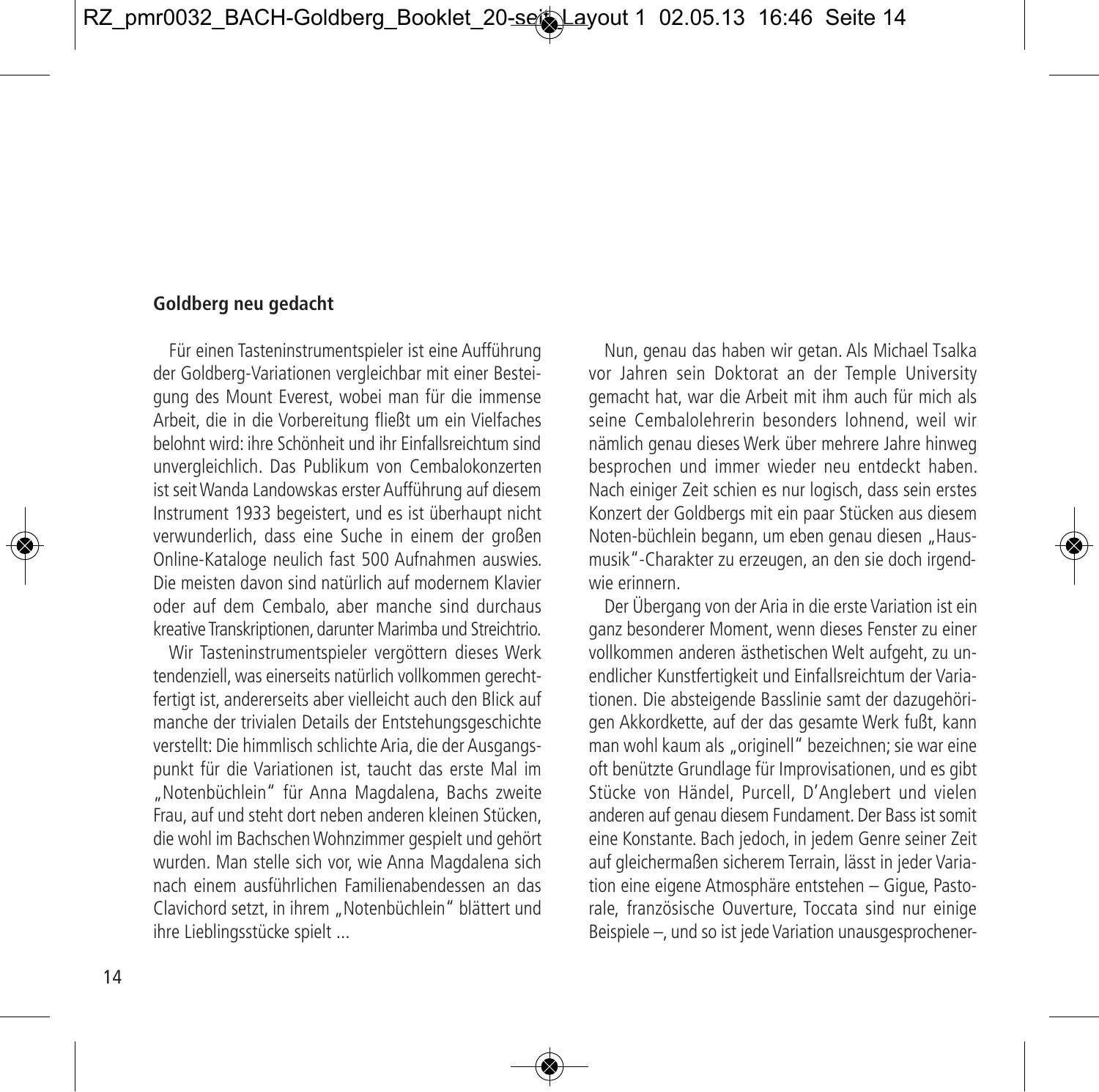maßen ein Mosaikstein von Bachs musikalischem Leben und seinem Zeitalter.

Bachs Sohn Carl Philipp Emanuel sprach sich ausdrücklich dafür aus, dass ein Tasteninstrumentspieler alle Instrumente der Zeit voll ausnützen solle, und so war ein Experiment in Michaels bereits erwähntem Konzert die Verwendung eines Orgelpositivs für die Kanons, die jede dritte Variation in immer größer werdenden Intervallen bilden. Kontrapunkt, Orgelpunkte und Vorhalte waren an jenem Abend daher auf unvergleichliche Weise zu hören und somit die Vorzüge von Cembalo und Orgel gleichermaßen zu erkennen. Man kann sich vorstellen, mit welcher Freude ich daher Michaels vorliegende Aufnahme auf diesen zwei schönen Clavichorden gehört habe, mit all ihrem Klangreichtum, der Expressivität und der inspirierten Spontaneität, die von ihnen ausgeht.

Vor fast vierzig Jahren gelang dem Bach-Gelehrten Christoph Wolff der wohl bedeutendste musikwissenschaftliche Fund, der sich während meinem Leben ereignen würde: Bachs eigenes Handexemplar mit ein paar überraschenden zusätzlichen Anmerkungen. Nur um ein Beispiel zu geben: Variation 7, die man auch als harmloses Siciliano sehen könnte, hat Bachs eigenen Zusatz "al tempo di Giga" und muss somit viel lebhafter gespielt werden. Bach selbst hat wohl sein Meisterwerk während seines Lebens auch stets neu überdacht.

Michael Tsalka tut als kreativer Interpret genau das: er setzt die Tradition des "neu Denkens" der Goldbergs fort. Beim Erreichen des Gipfels hisst der Bergsteiger die Fahne, und Michael Tsalka hat nun diesem zeitlosen Meisterwerk seinen Stempel aufgedrückt.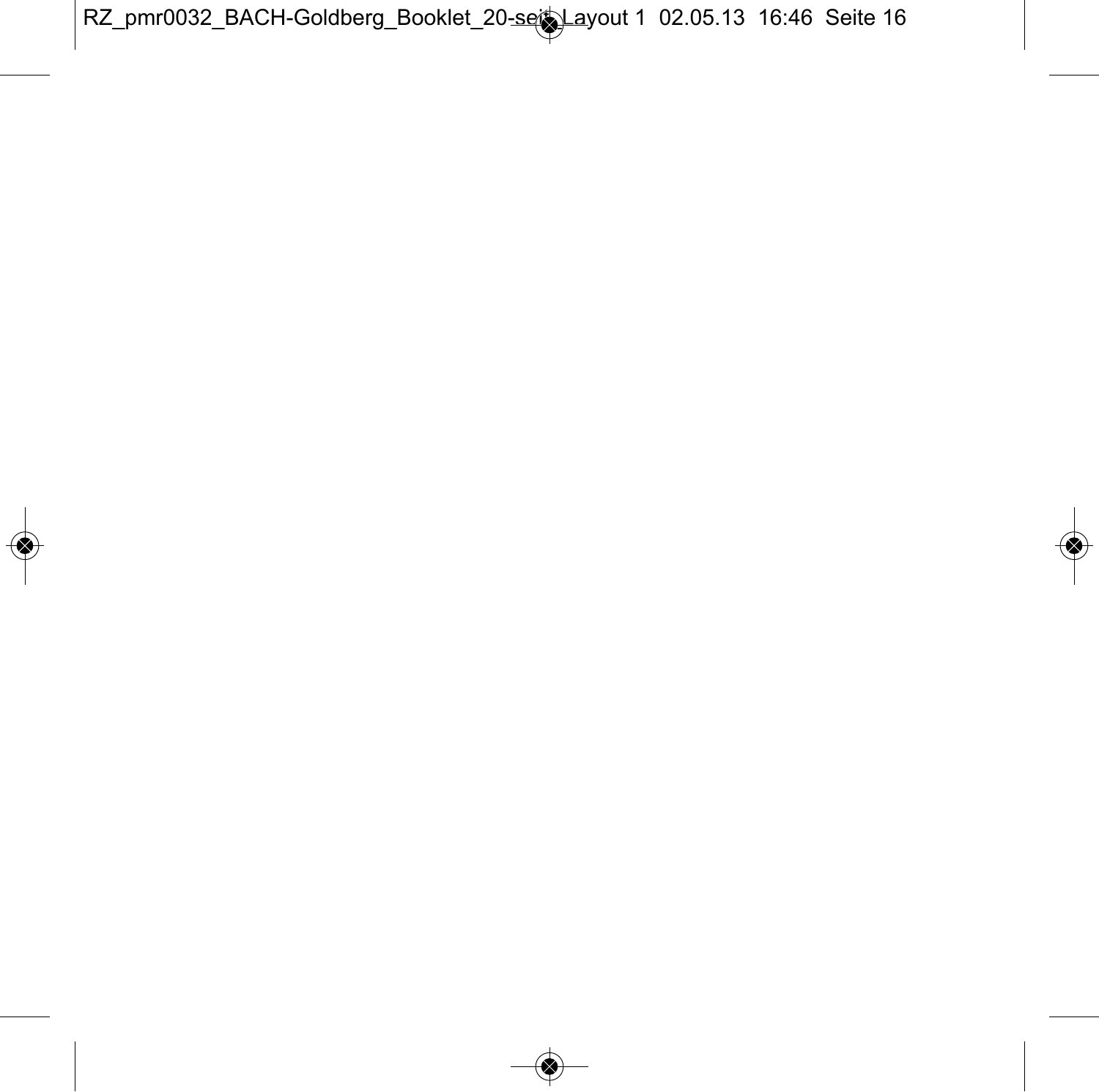Der Pianist **Michael Tsalka** wurde als Sohn des israelischen Schriftstellers Dan Tsalka in Tel Aviv geboren. Nach einem Bachelor an der Tel Aviver Universität setzte er seine Studien in Deutschland und Italien fort. 2001 erhielt er das Solistendiplom an der Scuola Superiore Internazionale del Trio di Trieste, wo er bei Dario di Rosa studierte. 2002 bis 2008 führte er in Philadelphia an der Temple University seine Ausbildung weiter und studierte Kammermusik bei Lambert Orkis, Klavier und Klavierduo bei Harvey Wedeen sowie Cembalo, Clavichord und Orgel bei Joyce Lindorff. Er schloss seine Studien mit einem Master in Kammermusik und Korrepetition, einem Master in Cembalo und dem Doktor (PhD) in Klavier ab.

Michael Tsalka hat zahlreiche Preise und Auszeichnungen sowie Stipendien in Tel Aviv, Rom und Genua, Kalabrien und Sardinien, Bayreuth, Bonn und Berlin, Paris, Mexiko City, Chicago und Philadelphia gewonnen. Als vielseitiger Musiker umfasst sein Repertoire Solound Kammermusik von der Barockzeit bis zur heutigen Moderne. Er tritt an zahlreichen Orten in Europa und Asien, in Russland, den USA, Kanada und Lateinamerika auf, so etwa beim Boston Early Music Festival, in der Forbidden City Concert Hall in Peking, am Bellas Arte Theater in Mexiko City, beim Eremitage Festival in St. Petersburg und dem St. Denis Festival in Paris, im Konserthus in Stockholm, mit dem Philharmonieorchester in Manila und bei den Trinity Series in New York.

Als engagierter Pädagoge gibt Michael Tsalka häufig Meisterklassen, darunter Rezitativ- und Meisterklassen bei Festivals und für 45 akademische Institutionen auf allen Kontinenten. Er wurde in die Jurys von Prestigewettbewerben wie dem Angélica Morales Pianowettbewerb (Mexiko City 2009), dem Internationalen Klavierduett-Wettbewerb (Stockholm 2010) und dem Amsterdamer Virtuosi Square Piano Wettbewerb (Amsterdam 2011) gebeten. Von 2006 bis 2012 war er im Vorstand von SEHKS und MHKS, USA. 2011 war er der künstlerische Direktor eines Bach-Konzertzyklus, der in Peking und Wuhan aufgeführt wurde.

Dr Tsalka veröffentlicht auch in Musikfachzeitschriften; zuletzt "Clavicordio VIII" (Italien), "The Early Keyboard Journal" (USA) und ... The Proceedings for the International Conference on the Performance Practice of Western Music" (National University of the Arts in Tainan, Taiwan).

www.michaeltsalka.com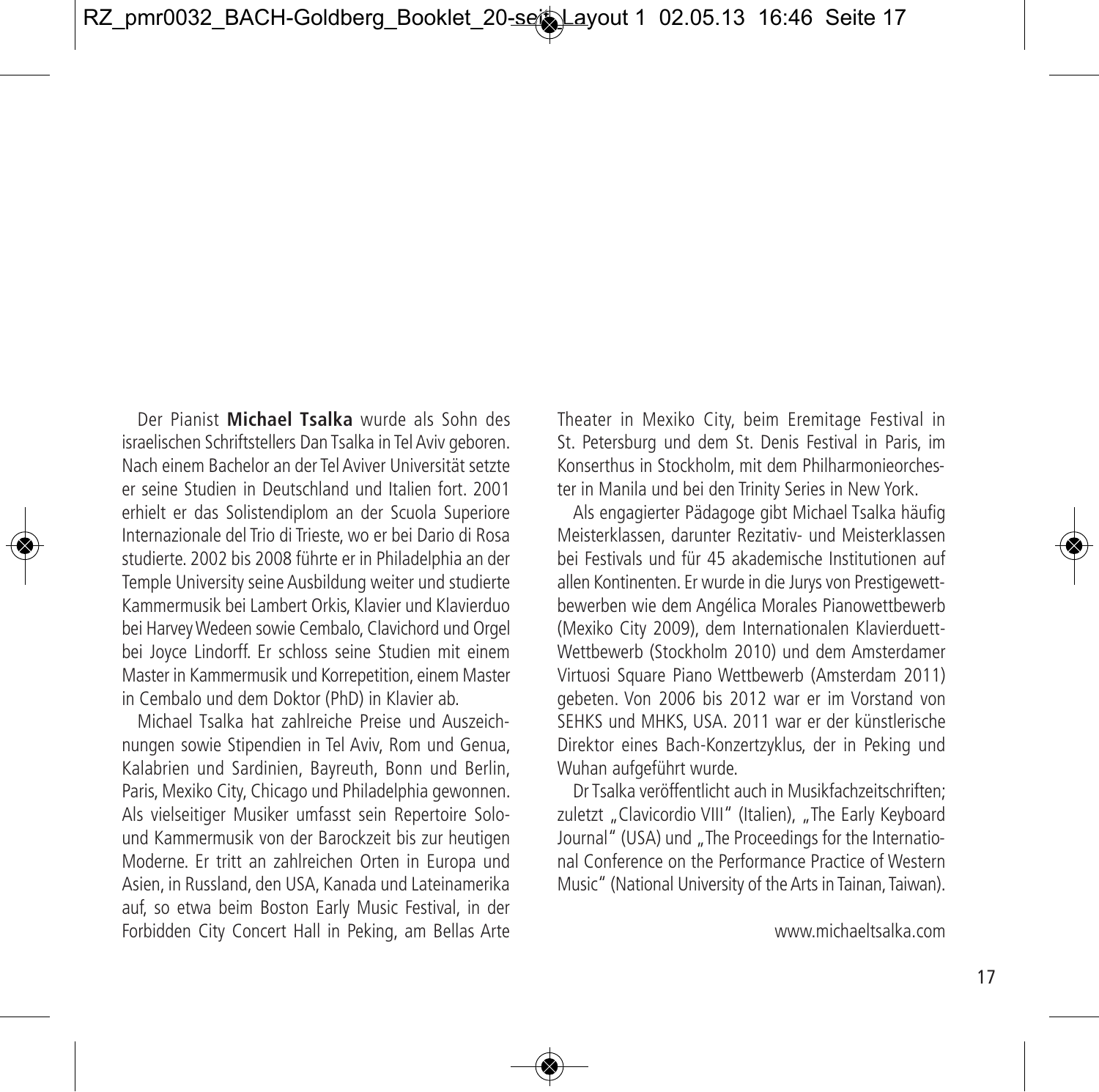| pmr 0032                                     |                             |  |
|----------------------------------------------|-----------------------------|--|
| <b>Recording Venue:</b>                      | Roxy Studio, Berlin/Germany |  |
| <b>Recording Date:</b>                       | December 1 & 2, 2012        |  |
| Engineer:                                    | Andreas Koslik              |  |
| Instrument tuning/maintenance: Ben Stallmann |                             |  |
| <b>Booklet text:</b>                         | Joyce Zankel Lindorff       |  |
| Photo:                                       | Rami Tsalka                 |  |
| <b>Graphic Design:</b>                       | Brigitte Fröhlich           |  |
|                                              |                             |  |

a production of **paladino music** & 2013 paladino media gmbh, vienna www.paladino.at

 $(\overline{1C})$  20375)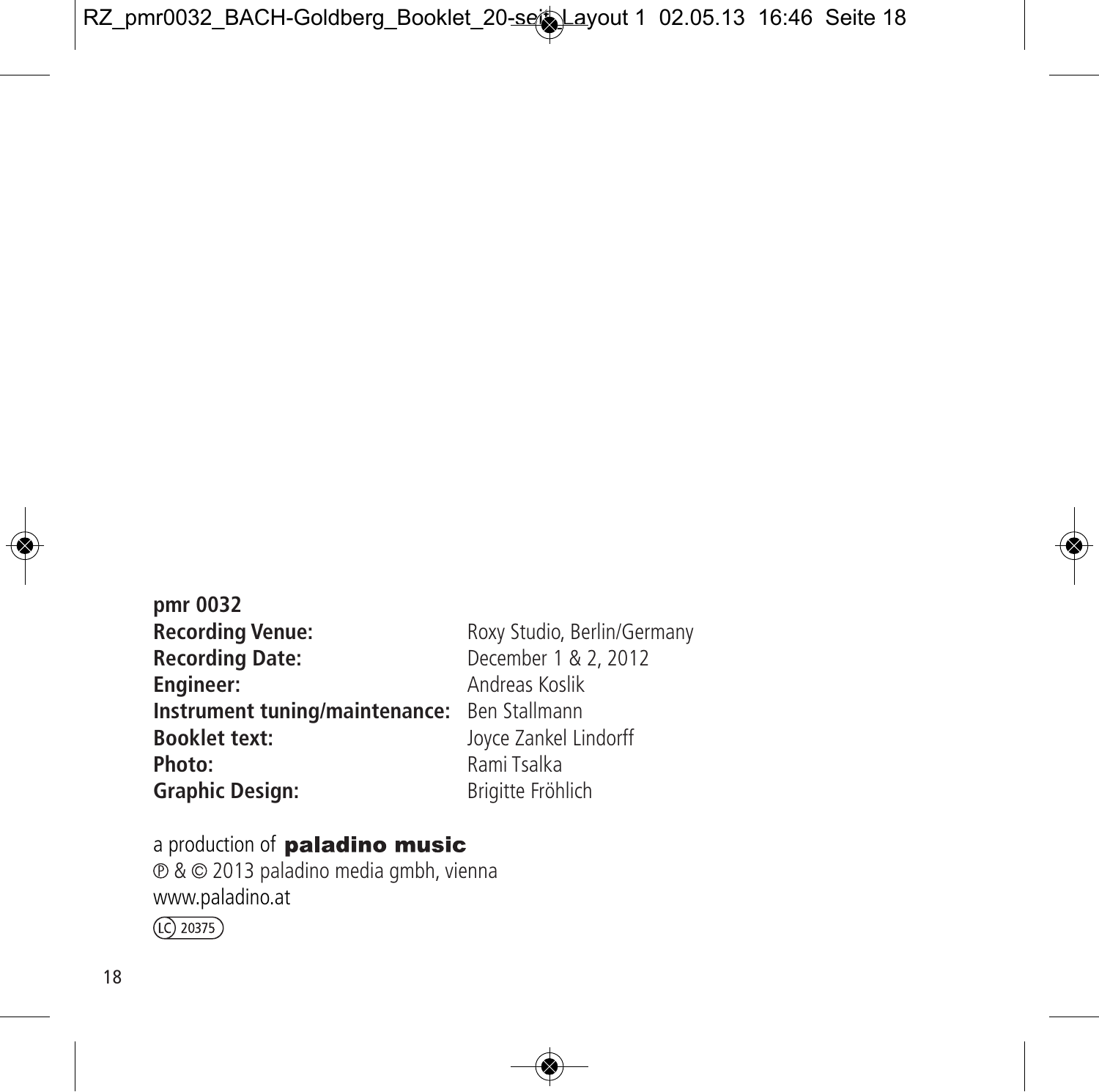